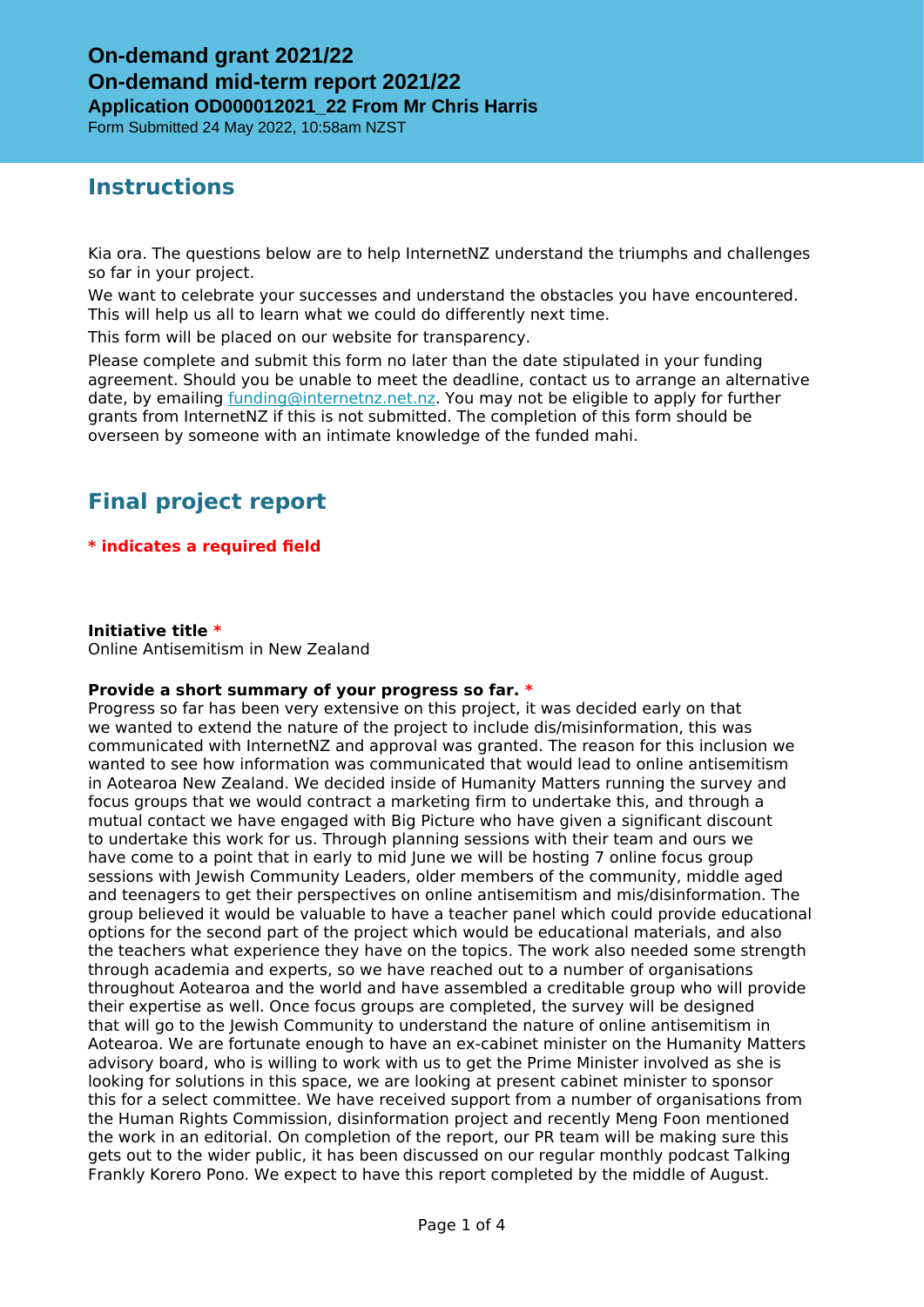Form Submitted 24 May 2022, 10:58am NZST

Describe the "who, what, where and when" of your initiative.

**Who have you worked?** Advisory Board of Humanity Matters New Zealand New Zealand Jewish Council Zionist Federation Alternative Jewish Voices AUJS Race Relations Commissioner's office Human Rights Commission Bryon Clark Marc Daadler Auckland University Disinformation Project European Union on Disinformation United States Holocaust Memorial Museum Yad Vashem, Israel Victoria University For example, staff, volunteers, other organisations or support that has been instrumental in this mahi so far.

### **Describe any changes from the original proposal and the reason the changes were required.**

it was decided early on that we wanted to extend the nature of the project to include dis/mis information, this was communicated with InternetNZ and approval was granted. The reason for this inclusion we wanted to see how information was communicated that would lead to online antisemitism in Aotearoa New Zealand.

This information may to help inform others undertaking similar work.

# **Financial report**

### **\* indicates a required field**

### **Project income and expenditure**

Please provide details of any project income (funds received) and project expenditure (funds spent) to date.

Use the 'Notes' column to provide any additional information you think we should be aware of.

| Income<br><b>Description</b> | Income type | Confirmed<br>funding? | Income amount Notes<br>(\$) |  |
|------------------------------|-------------|-----------------------|-----------------------------|--|
|                              |             |                       |                             |  |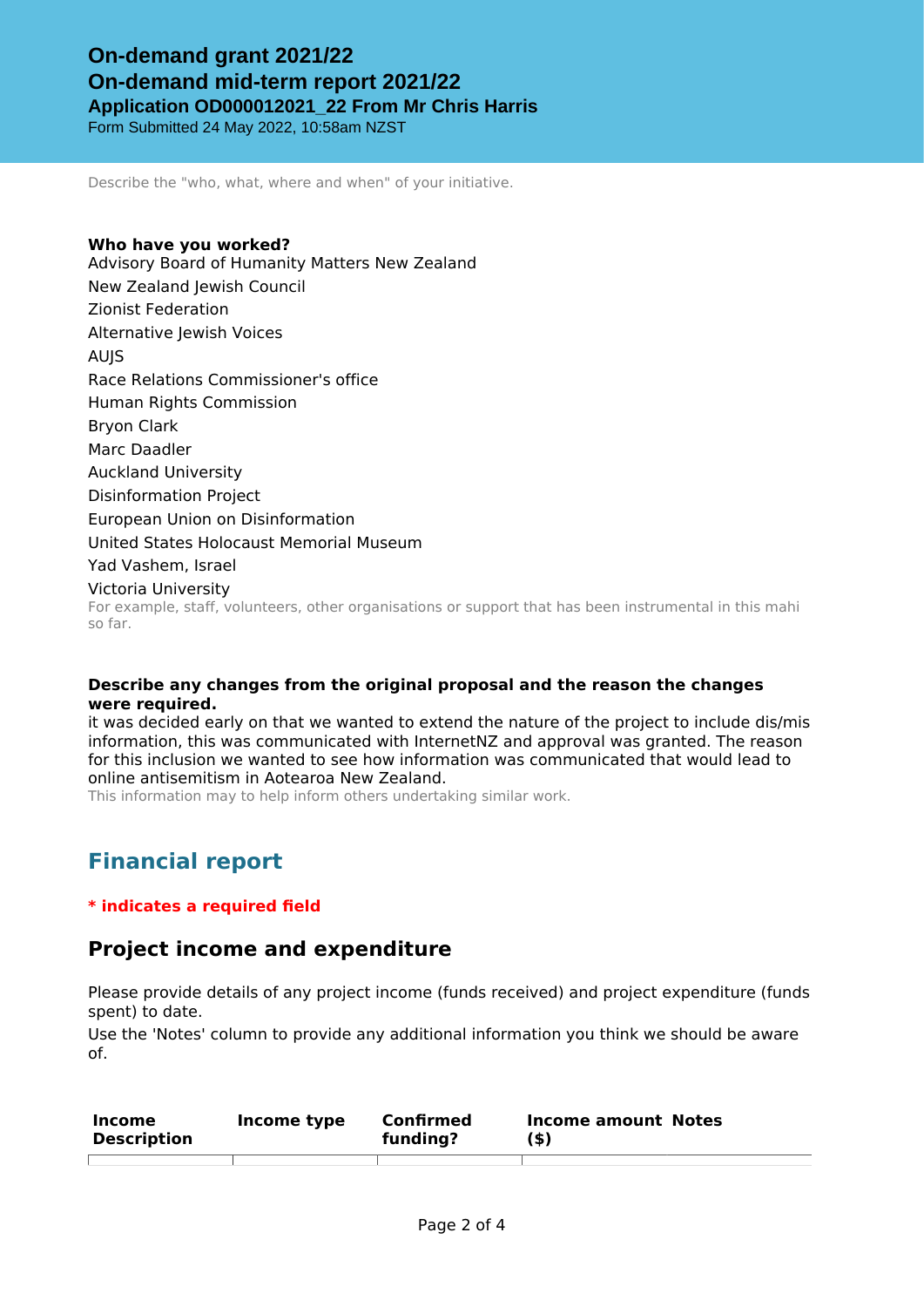Form Submitted 24 May 2022, 10:58am NZST

| To support<br>project | Donations               | Confirmed<br>$\ast$ | \$7,500.00  | Private donor<br>supporting<br>project |
|-----------------------|-------------------------|---------------------|-------------|----------------------------------------|
| Grant for project     | Philanthropic<br>grants | Confirmed           | \$10,000.00 | <b>InternetNZ</b>                      |
|                       |                         |                     | \$          |                                        |

| <b>Expenditure</b><br>description | <b>Expenditure type</b>   | <b>Expenditure</b><br>amount() | <b>Notes</b>                            |
|-----------------------------------|---------------------------|--------------------------------|-----------------------------------------|
| Survey/Focus Group                | Project and<br>production | \$25,087.00                    | To undertake survey<br>and focus groups |
|                                   |                           | \$                             |                                         |
|                                   |                           | \$                             |                                         |
|                                   |                           | \$                             |                                         |

### **Income and Expenditure Totals**

| <b>Total income amount</b> | Total expenditure amount Income - expenditure                                                          |             |
|----------------------------|--------------------------------------------------------------------------------------------------------|-------------|
| \$17,500.00                | \$25,087,00                                                                                            | -\$7.587.00 |
| ed.                        | This number/amount is calculat- This number/amount is calculat- This number/amount is calculat-<br>ed. | ed.         |

#### **Have you experienced any issues with your intended project budget to date? If so, please explain reasons for any major variances or for providing incomplete information:**

We at the beginning thought we could undertake all of the work ourselves, but to have credibility and standing, we needed to contract an organisation that were able to do this for us. The work they are undertaking is drastically reduced due to their passion to want to make this happen. We were able to source some more funding, but the remaining has had to be absorbed by Humanity Matters NZ itself.

## **Feedback**

You are almost at the end of your mid term report. Before submitting, please take a few moments to provide some feedback.

### **Please indicate how you found the acquittal process:**

◉ Very easy ○ Easy ○ Neutral ○ Difficult ○ Very Difficult

### **How many minutes in total did it take you to complete this form?** 60